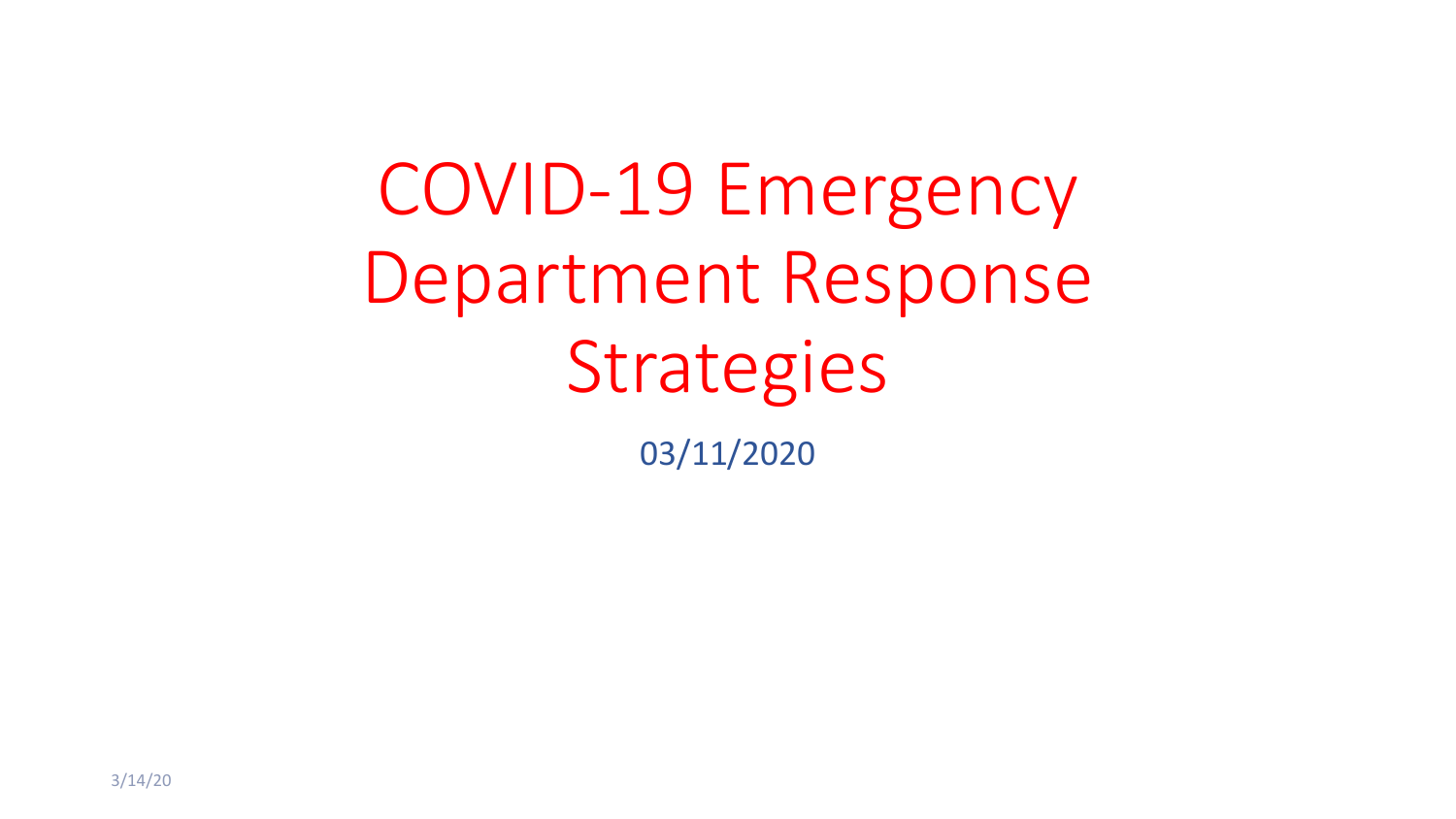# COVID19: The Triage and Isolation Problem

- Only 41% had fever on presentation to hospital
- Symptoms may be very mild or asymptomatic (like a mild cold)
- Viral shedding (most contagious) during early, mild phase
- PCR lab testing is imperfect, 71% sensitive
- Critical illness begins in second week of infection

Triage screening needs to be sensitive but will not be specific  $\rightarrow$ Many must be isolated upon entry to healthcare setting to prevent inadvertent healthcare worker infection and nosocomial spread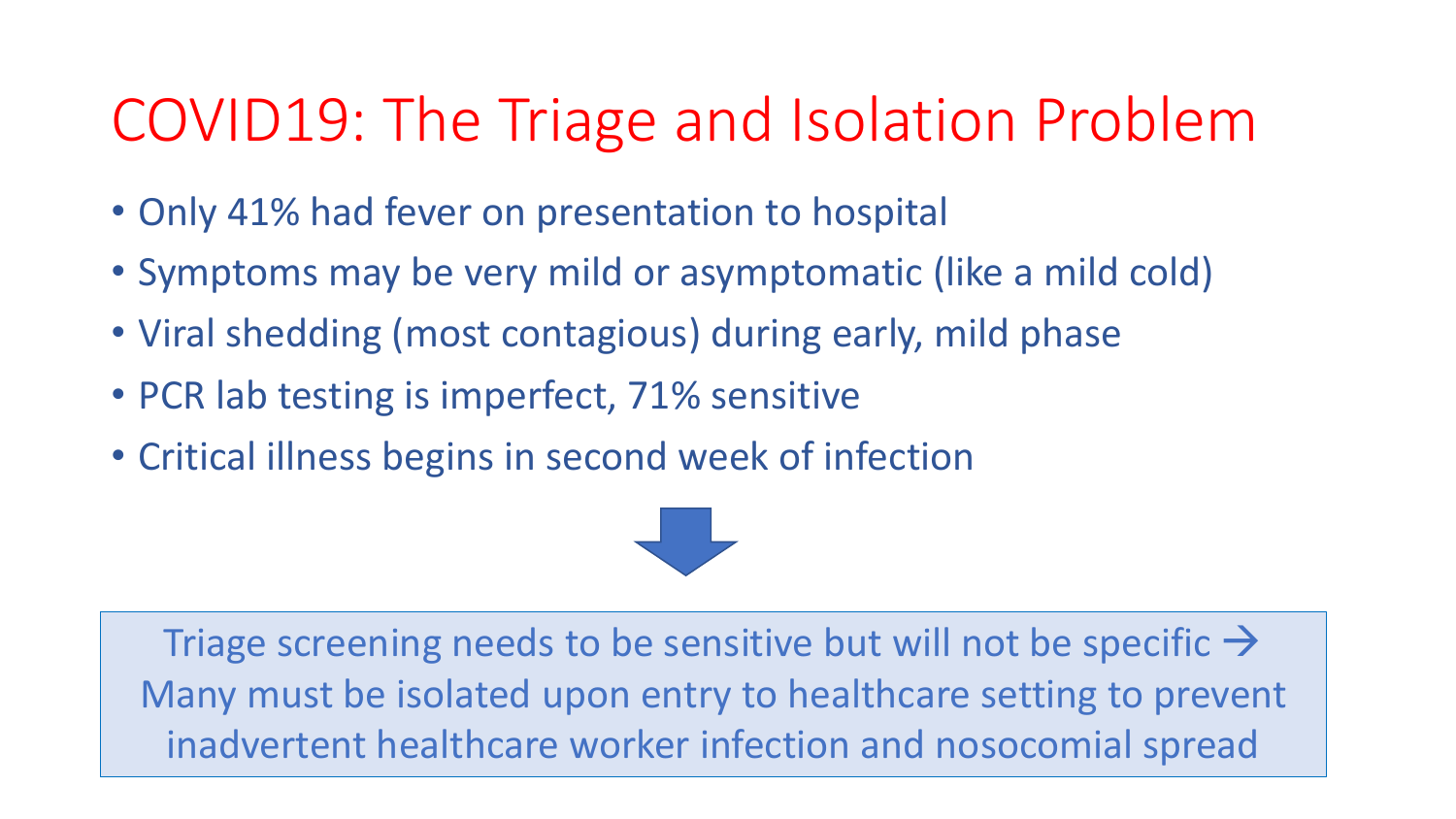# Window for Action in the ED is NOW

- Screen with a broad net to identify patients that require isolation
- Healthcare workers use PPE & sanitation measures to prevent personal infection
- Isolate potential COVID-19 patients from others to prevent nosocomial spread
- Critical illness develops in 2<sup>nd</sup> week = 7 days of community COVID-19 spread
- Imperfect lab test: infections will be missed when the local infection rate is high



NOW this is a public health emergency NOW is the time to prevent spread to frontline healthcare workers This CANNOT business as usual in the ED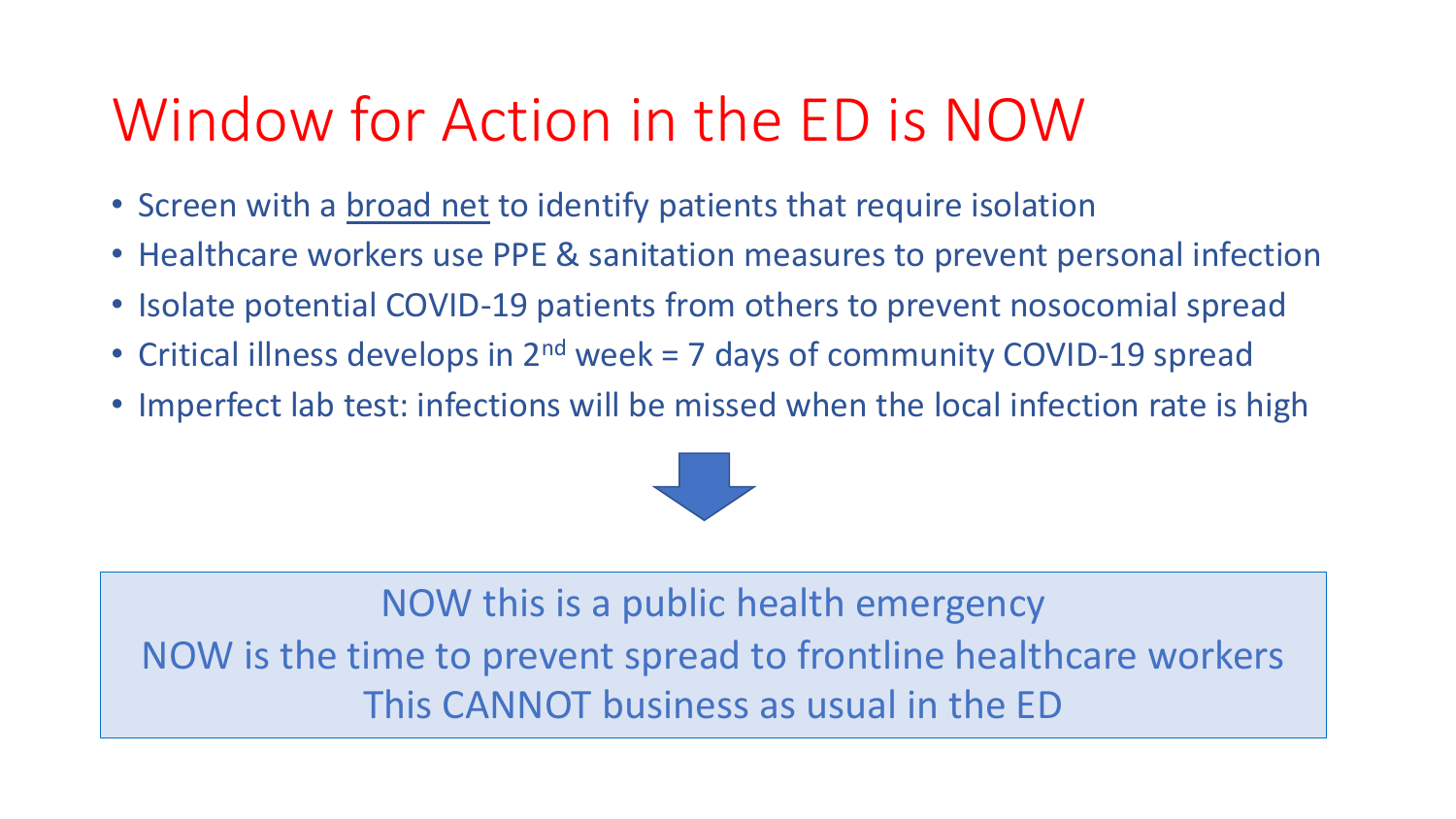### COVID19: Triage and Isolation Problem



#### How can we tell who is infected with SARS-CoV-19?

3/14/20

Source: https://www.nejm.org/doi/full/10.1056/NEJMoa2002032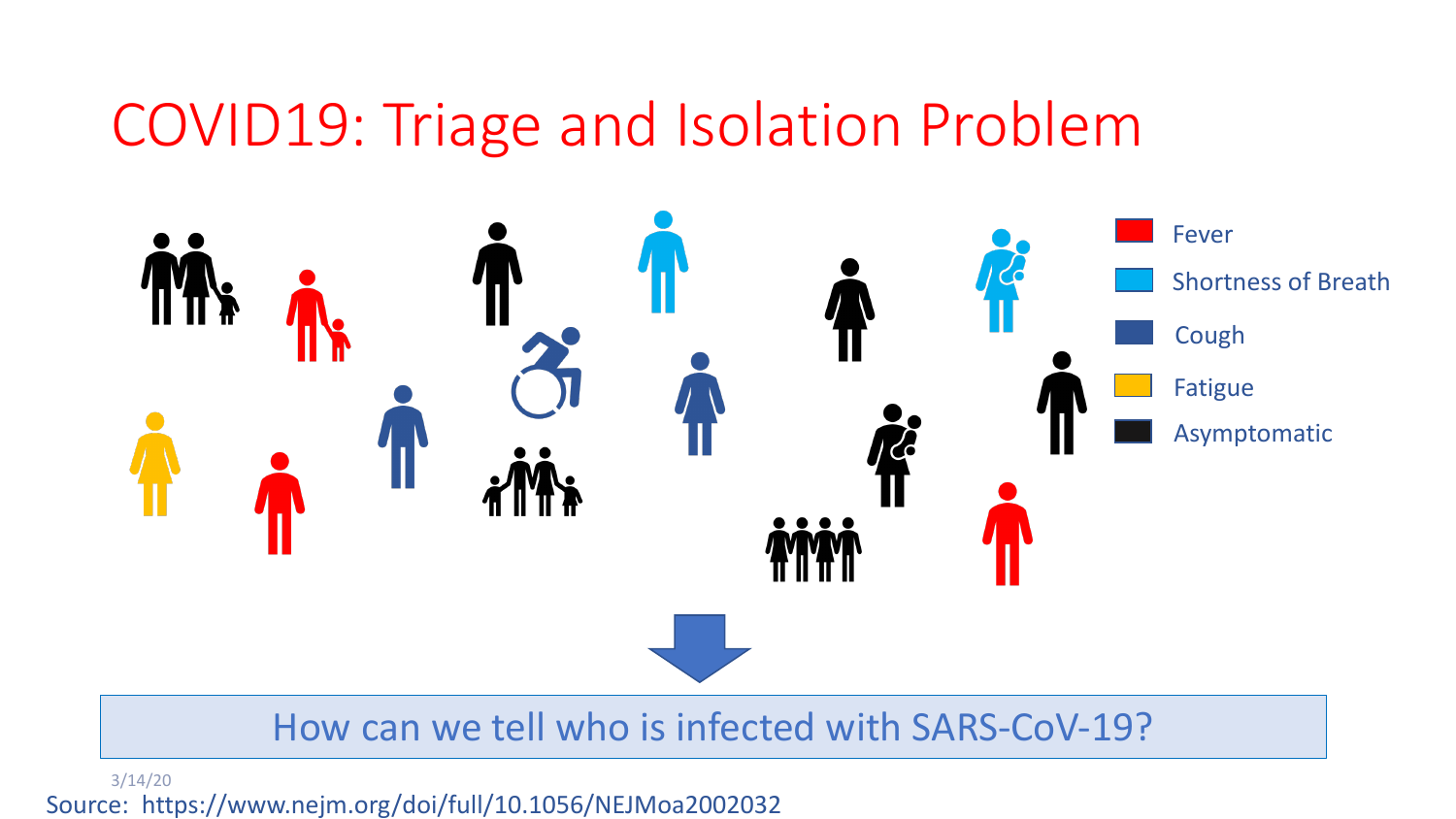# COVID19: Resource Constraints

- High need for PPE and anticipated shortages as supply is ramped up
- Community centers with capacity are unable to screen patients due to lack of N95 masks protection (required for testing)
- Patients must be isolated upon entering a building to prevent potential spread. Construction of isolation rooms is very costly and does not take place overnight
- If healthcare providers become ill, they will need to isolate themselves for at least 14 days to prevent spread—our workforce is already understaffed, this will devastate it



Our ability to address COVID-19 spread is limited by: physical plant constraints, PPE shortages, and our ability to keep healthcare providers well and safe.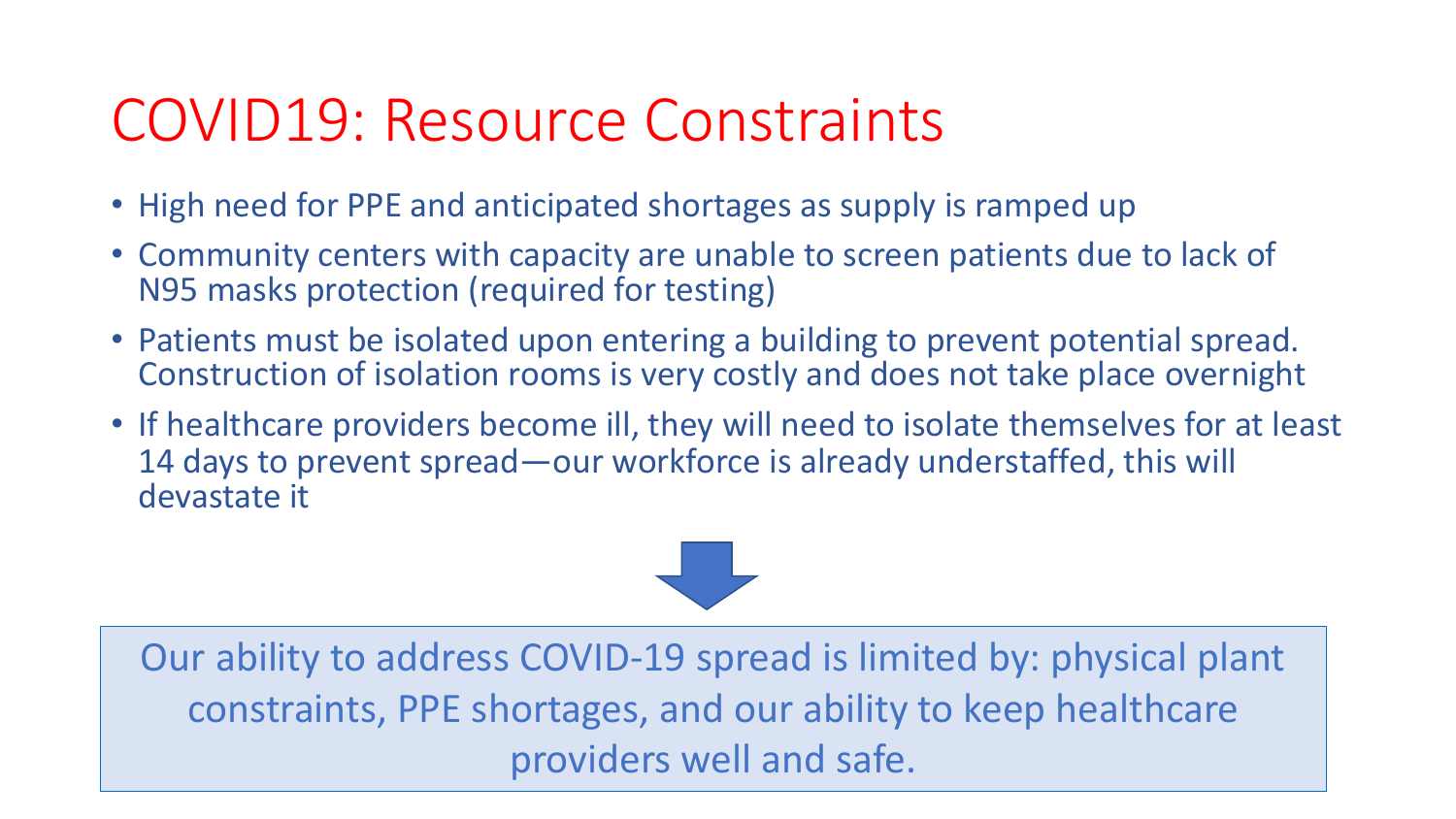# COVID19: Risks

# بلاء بلاء بلاء بلاء بلاء

**46% Chance of Self-Contamination Every Time Gloves Removed**



- Using tracers, healthcare workers were found to selfcontaminate 46% of the time when they removed gloves
- Doffing (taking off) PPE is the most likely time to be contaminated
- Decreasing the number of times PPE is doffed decreases risk (e.g. dedicated containment unit, wear suit all day)

Decreasing the number of times a health care worker changes in and out of PPE will decrease risk of self-contamination and spread

Source: https://www.ncbi.nlm.nih.gov/pubmed/26457544?dopt=Abstract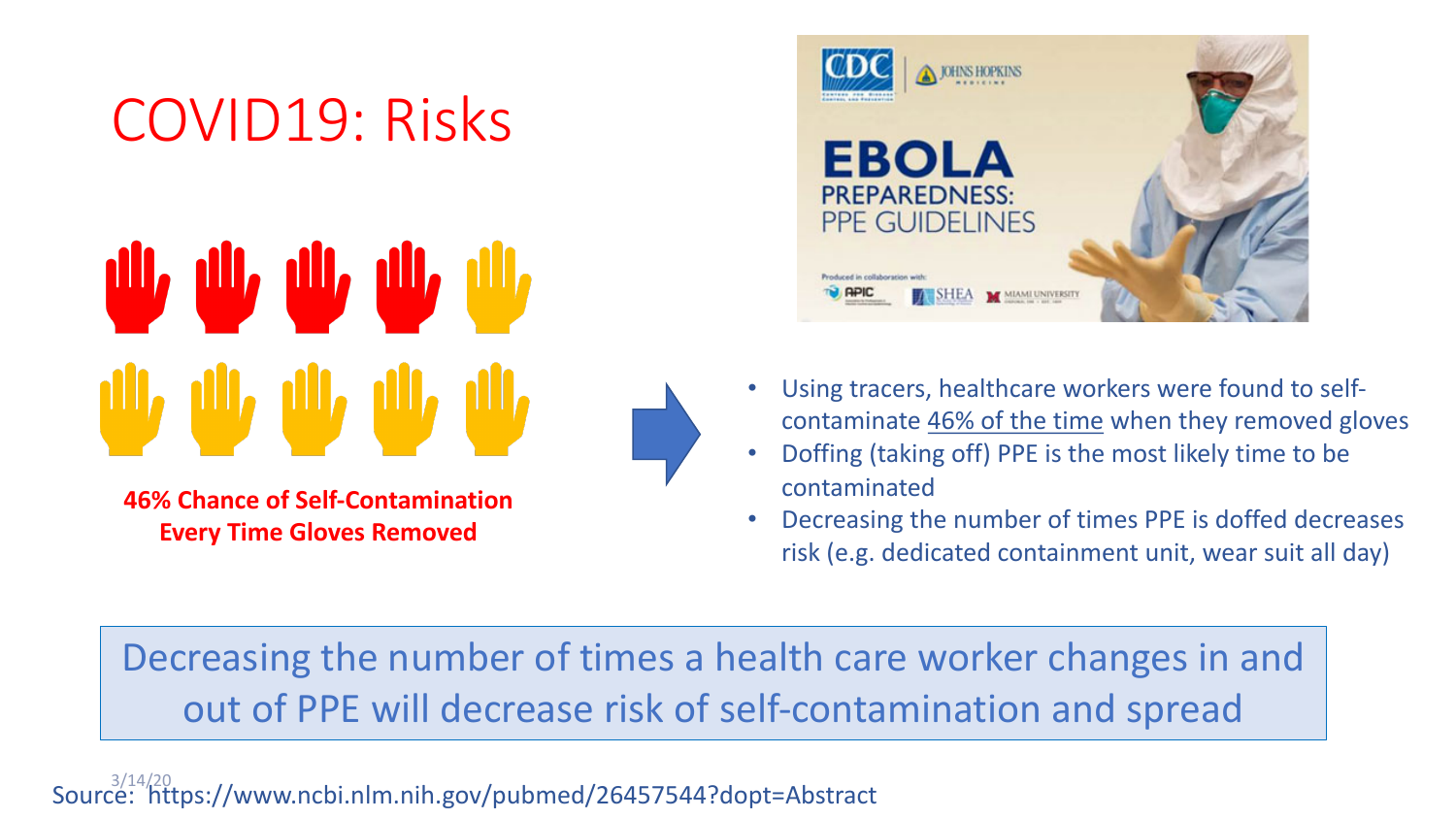# Operational Changes to Address Constraints/Risk

#### Increase Supply/Treatment



3/14/20

- More staff to screen, care and clean
- More PPE/safe reuse
- More equipment such as ventilators
- More equipment
- **Treatments**

#### Decrease Demand/Risk



- Reorganize to decrease exposure
- Change operational practices to concentrate/decrease exposure
- Utilize video intercom to decrease touches  $\rightarrow$ decreased risk and conserve PPE
- Public health to "flatten the curve"

We should address these constraints by both:

- **1. Increasing supply and treatments and**
	- **2. Decreasing demand and risk**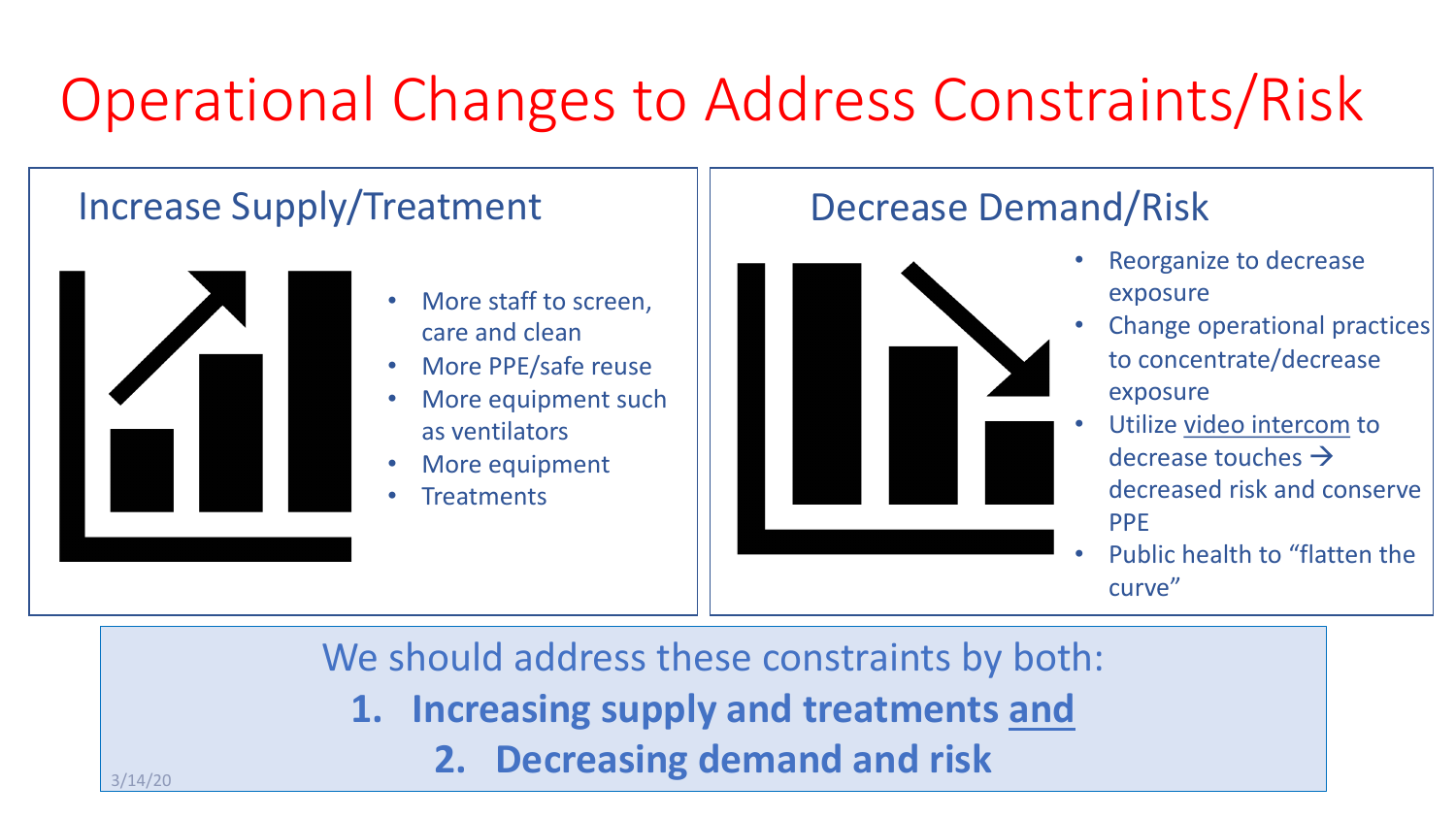# COVID19: Minimizing Risks by Minimizing Touches



| <b>Decreased Physical Encounters</b>                      |     |
|-----------------------------------------------------------|-----|
| # of Episodes of Donning and<br>Doffing/Patient Encounter | 0.5 |
| # of Patients                                             | 100 |
| <b>Risk of Contamination/Episode</b>                      | 46% |
| <b>Possible Contaminations</b>                            | 23  |
|                                                           |     |

Opportunity to decrease health care worker infection and PPE usage by an order of magnitude by minimizing unnecessary exposures

Source: https://www.ncbi.nlm.nih.gov/pubmed/26457544?dopt=Abstract 3/14/20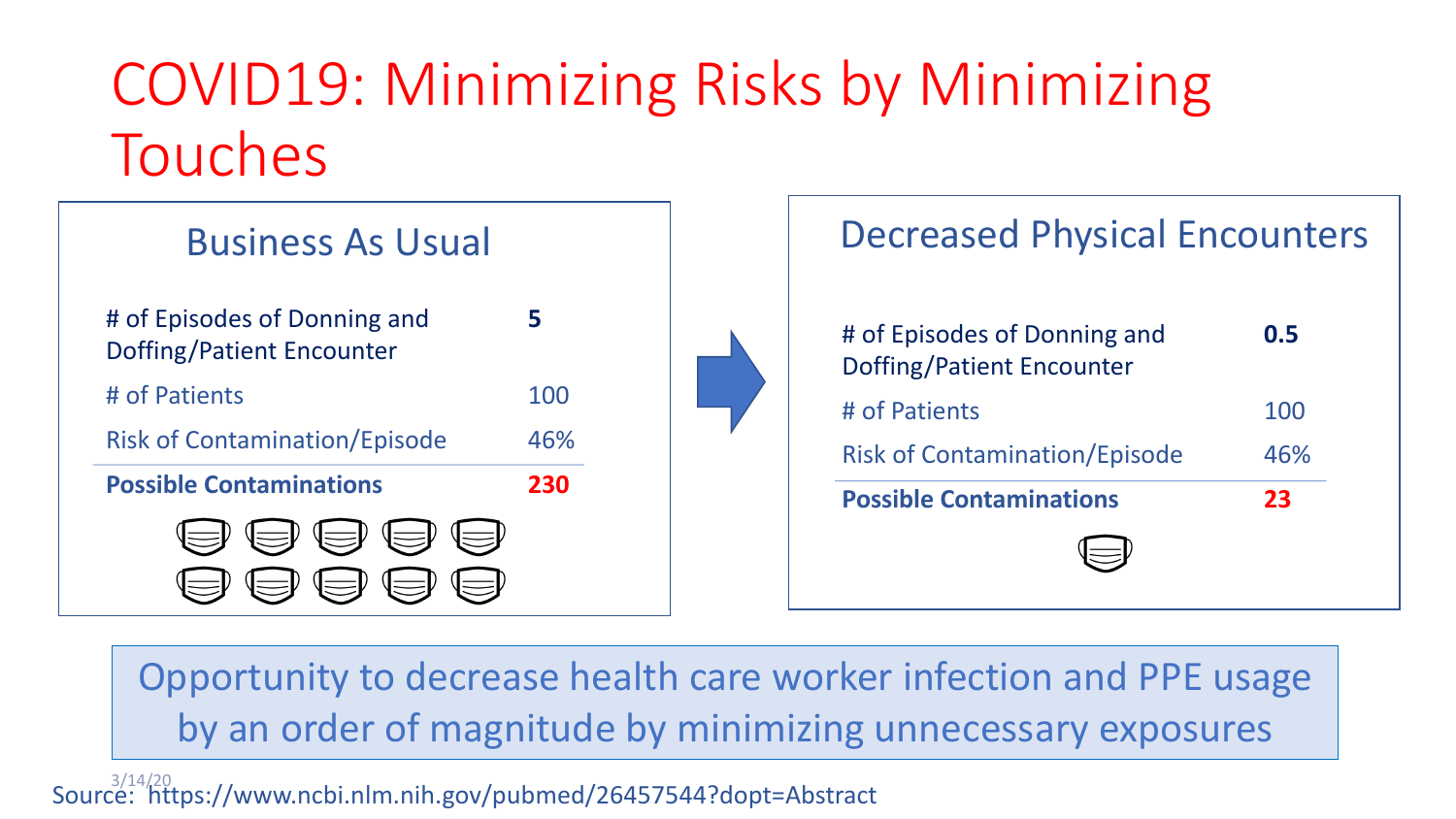# Video Intercom in Hospital: Decrease risk and conserve PPE

#### Business As Usual

- 
- Multiple entries by team
- History taken in room
- Many opportunities for self-contamination
- Room requires 2+ hour turnaround after discharge
- Full exam required for high acuity patients only

#### Video Intercom in Room



- History taken via room video intercom
- "Doorway" exam may be sufficient to establish acuity, stability (no entry)
- Coordination with staff to minimize exposures,
- Fewer healthcare worker infections, decreased nosocomial spread
- Greatly decreased PPE use

Changing our practice to incorporate use of video intercom and Changing our practice to incorporate use of video intercom and limited physical exam could decrease healthcare worker infections limited physical exam could decrease healthcare worker infections and greatly decrease our use of PPE and greatly decrease our use of PPE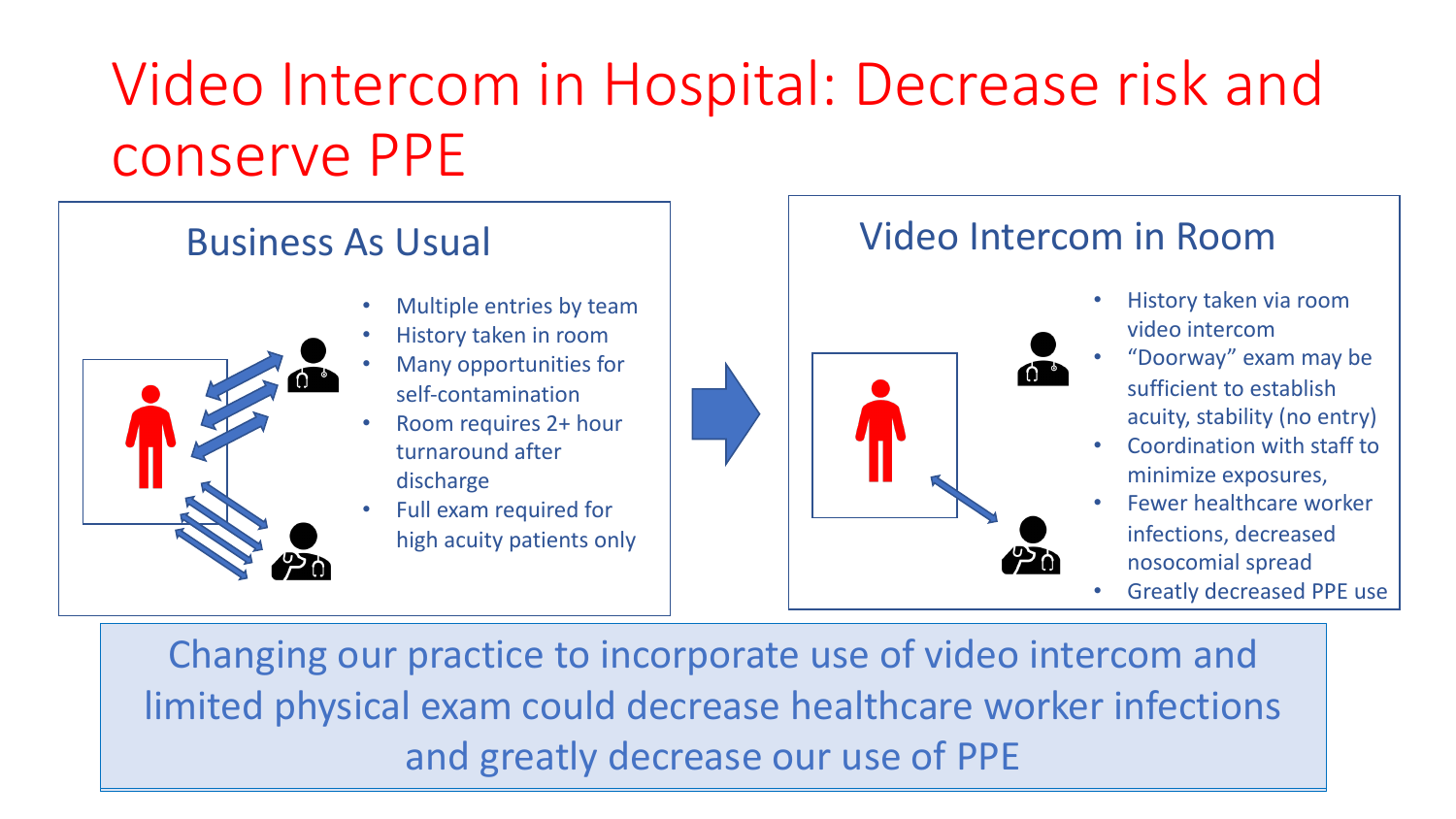# Checkpoint Triage and Disposition



A triage checkpoint outside of the building and flexibility to operate under "crisis standard of care" can limit exposure and decrease demands on / kimited resources (PPE, rooms, staff)



*Could be a tent, video kiosk, drive*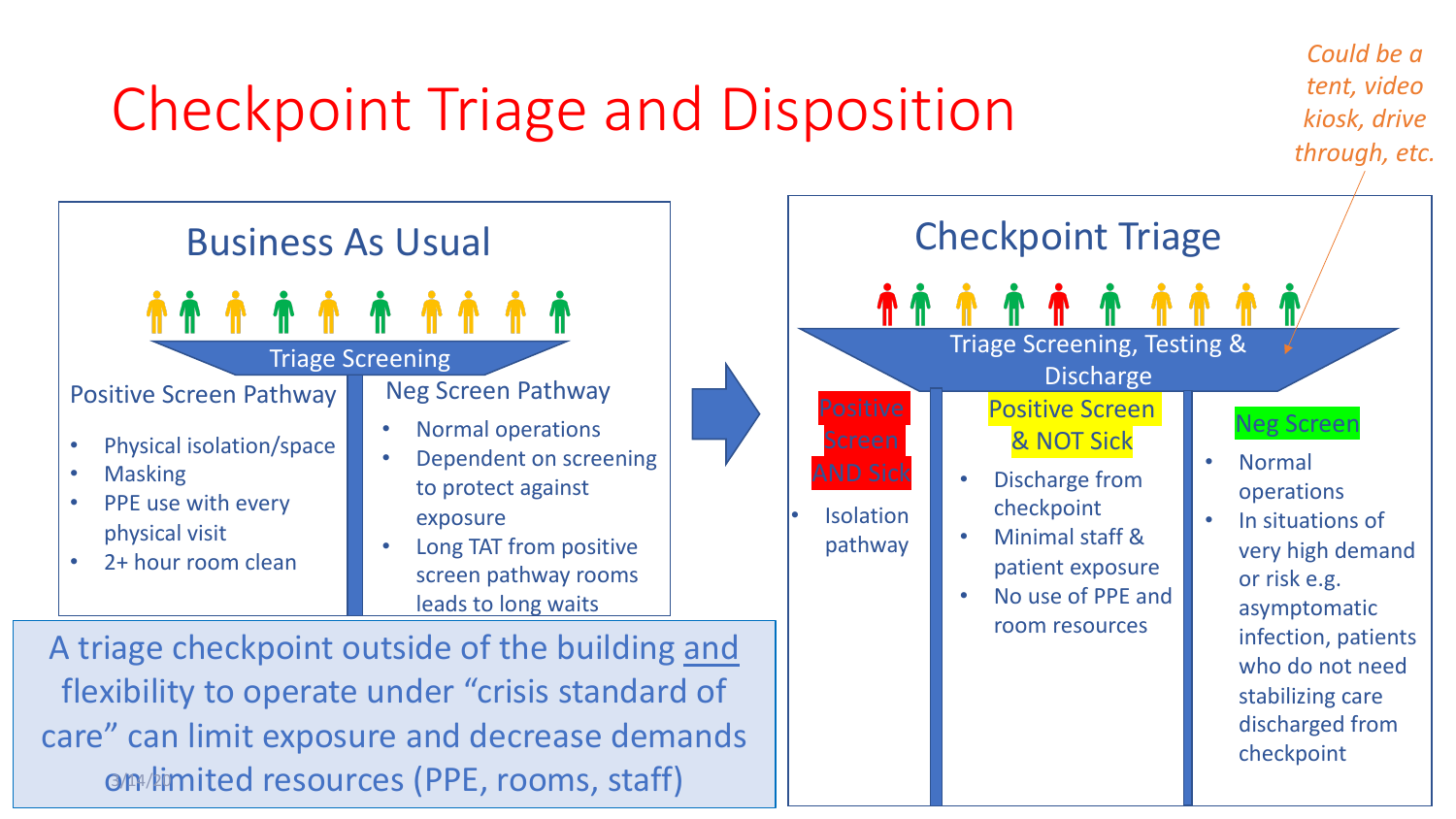Reorganizing Work + Video Telemedicine to Decrease Risk and Enable Physicians on Isolation to Work Remotely

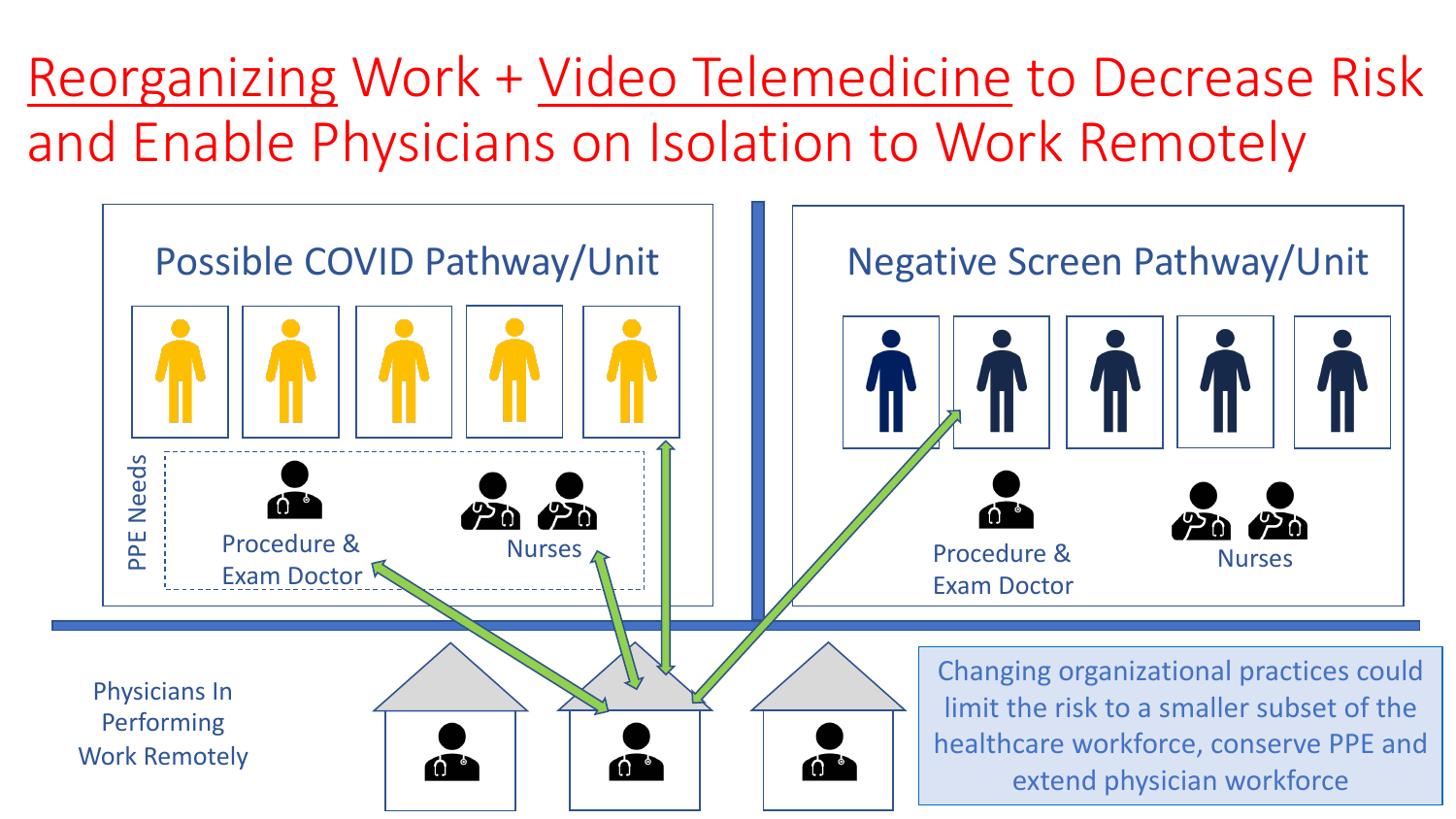# What we need to do NOW:



Video intercom to eliminate risk of unnecessary exposure, conserve PPE and allow isolated or infected physicians to work from home



Checkpoint triage, screening and disposition to minimize exposure and to discharge potentially infected but well directly from tent/car OUTSIDE of building



Changes to organization of work to concentrate risk



Implementation of "Crisis Standards of Care" to allow us to discharge patients from triage if they do not need stabilization and we do not have necessary resources to care for higher acuity patients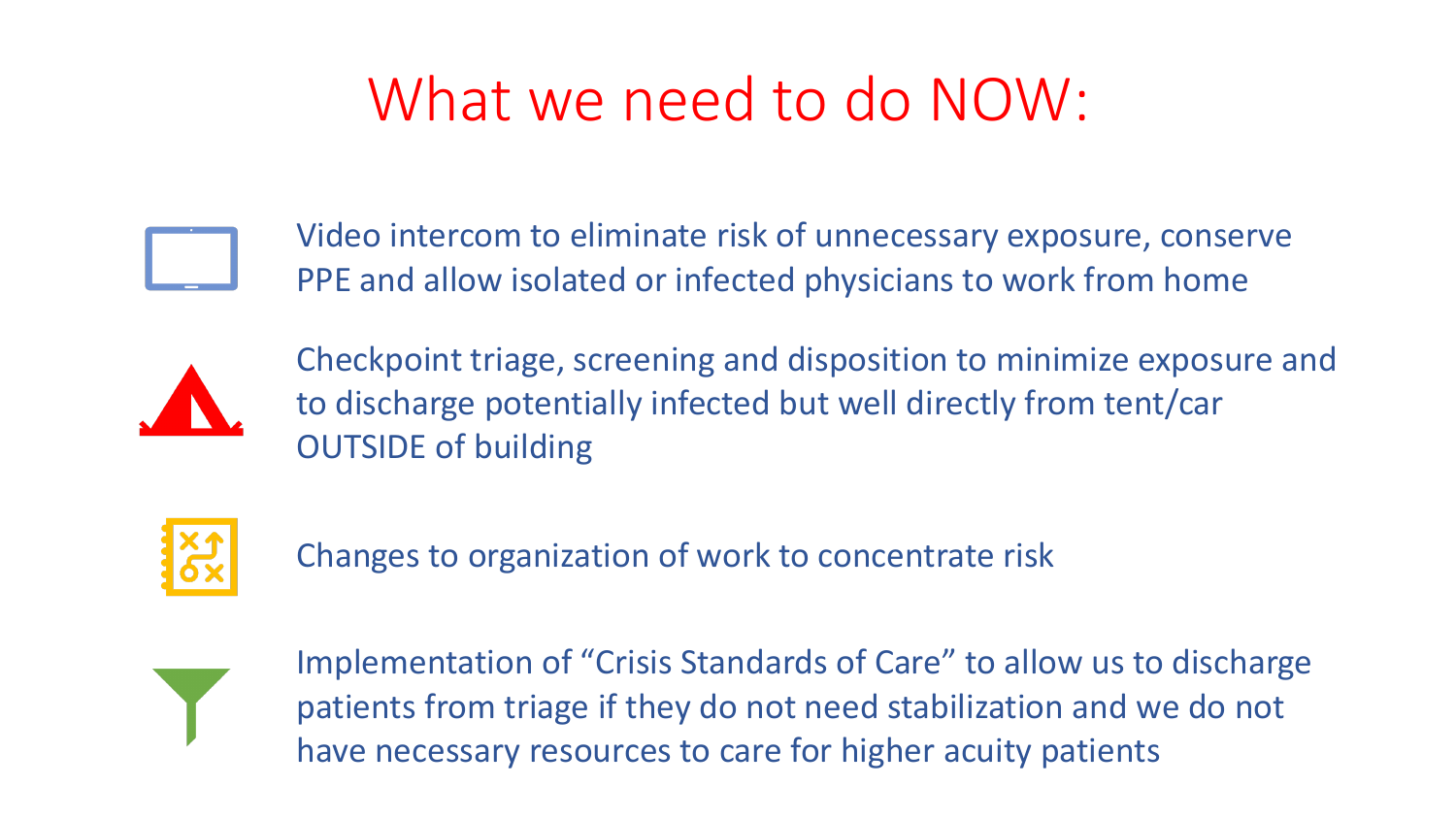## Significant Barriers to Quickly Implementing Practices We Know Can Mitigate Disaster and Need to Be Implemented NOW:

- Concerns about EMTALA compliance (\$104K personal fine to physician per violation): *Reinforces "business as usual," which places HCW at risk*
- Concerns about crisis standards of care and subsequent malpractice liability: *Prevents development of innovative, safer approaches to care*
- HIPAA and security regulatory compliance concerns on the part of hospitals prevent speedy implementation of technology: *Reinforces "business as usual" and prevents IT departments from quickly implementing solution that isn't fully "vetted"*